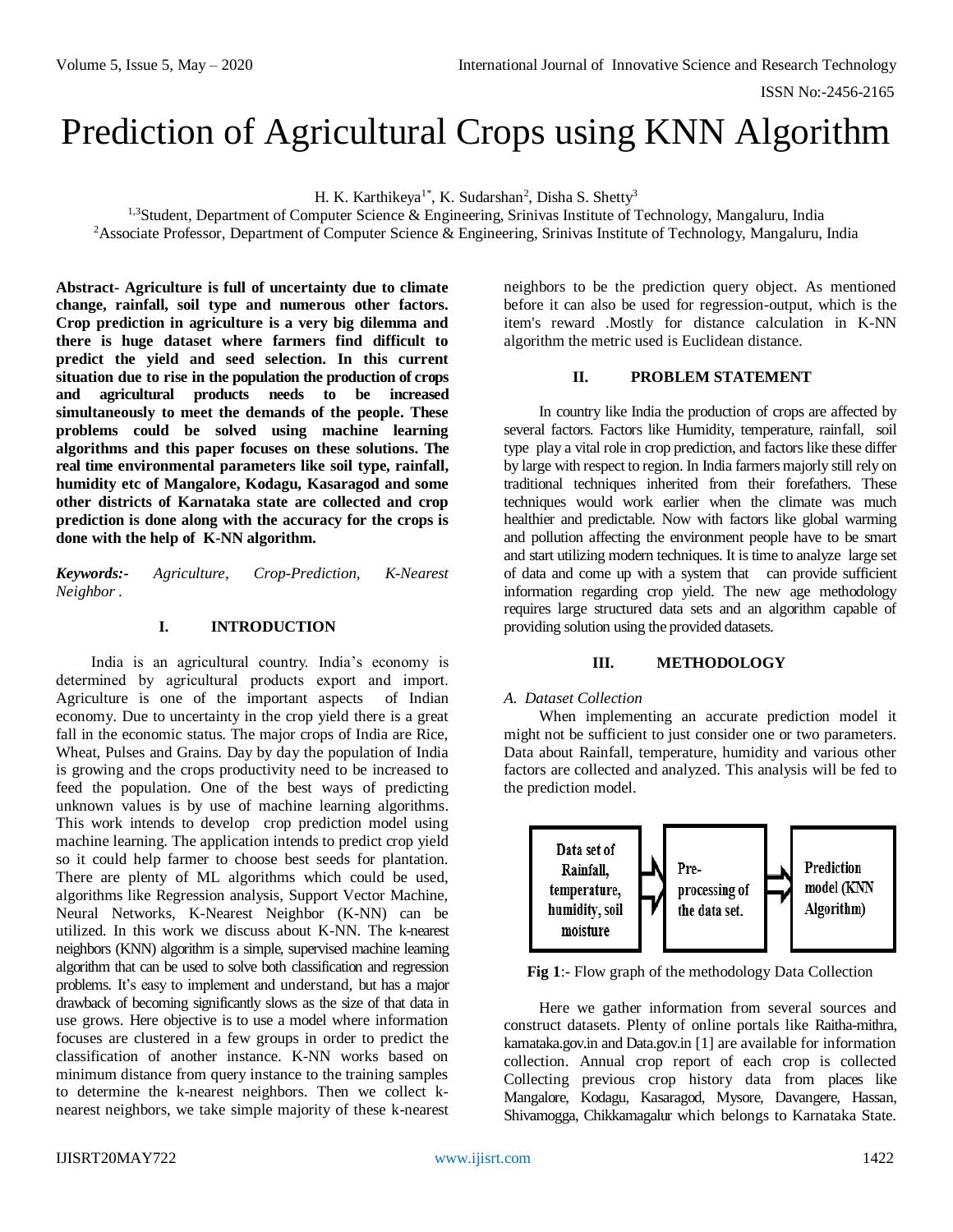Collecting data related to crops like Coconut, Cardamom, Coffee, Areca nut, Ginger, Tea, Paddy, Ground nut, Black gram, Cashew, Pepper are the crops which are commonly grown in these regions. We also collect data related to Rainfall. Humidity, Soil type, Irrigation type, Previous Yields, Location, Price, Year, type of crop, Crop diseases and its symptoms

#### *B. K-NN Algorithm*

The k-nearest neighbor (k-NN) method is a data mining technique considered to be among the top five techniques for data mining. In this, we consider each of the characteristics in our training set as a different dimension in some space, and take the value an observation has for this characteristic to be its coordinate in that dimension, so getting a set of points in space. We can then consider the similarity of two points to be the distance between them in this space under some appropriate metric. The way in which the algorithm decides which of the points from the training set are similar enough to be considered when choosing the class to predict for a new observation is to pick the k closest data points to the new observation, and to take the most common class among these. This is why it is called the k Nearest Neighbors algorithm. The implementation of algorithm can be noted as below :

- 1. Load the data
- 2. Initialize K to your chosen number of neighbors
- 3. For each example in the data
- Calculate the distance between the query example and the current example from the data.
- Add the distance and the index of to an ordered collection.
- 4. Sort the ordered collection of distances and indices from smallest to largest (in ascending order) by the distances
- 5. Pick the first K entries from the sorted collection
- 6. Get the labels of the selected K entries
- 7. If regression, return the mean of the K labels
- 8. If classification, return the mode of the K labels

## *C. Prediction of Crop Yield through KNN*

Here we consider parameters like humidity, rainfall, soil type, area etc. We have assigned location, area, soil type as input parameters although other parameters may also be considered. The crop yield which is an unknown value can be predicted using the values of the nearest known neighbors. This is possible by calculation Euclidian distance between those points. Thus we will be able to predict crop yield for the given input parameters. The calculation of distance between points in a feature space, different distance functions could be used, in which the Euclidean distance function is the most commonly used one. Say p and q are represented as feature vectors. To measure the distance between p and q, the Euclidean metric is generally used by if  $a = (a1, a2)$  and  $b =$ (b1,b2) then the distance is given by:

$$
d(a, b) = \sqrt{(b1 - a1)^2 + (b2 - a2)^2}
$$

#### **IV. TESTING AND ANALYSIS**

The purpose of the test was to find the workings of K-NN algorithm and how will it predict the yield when three parameters were given as input. Input data is given as follows Location: Mangalore, Soil-Type: Coastal alluvial and Area: 1395 cents. The system predicted Coconut and Cocoa as two potential crops with the accuracy of 63.63%. While testing for Kodagu district the where soil type is Laterite soil and the area given was 1395 cents the system predicted Cardamom and Pepper as two potential crops and noted the accuracy of 56.66%



**Fig 2:-** Accuracy of KNN Algorithm for Mangalore Region



**Fig 3:-** Accuracy of KNN Algorithm for Kodagu Region

The system helps in avoiding the use of sensors and reduces unnecessary cost. This system results in efficient usage of time and cost. A key aspect of Crop Prediction is to identify a suitable crop quickly and suggest the farmer as to which crop to grow. Our system helps in gathering all necessary information and giving a model of output which not only increases current economical gain but also safeguards future profitability. The accuracy part of the system is noted as